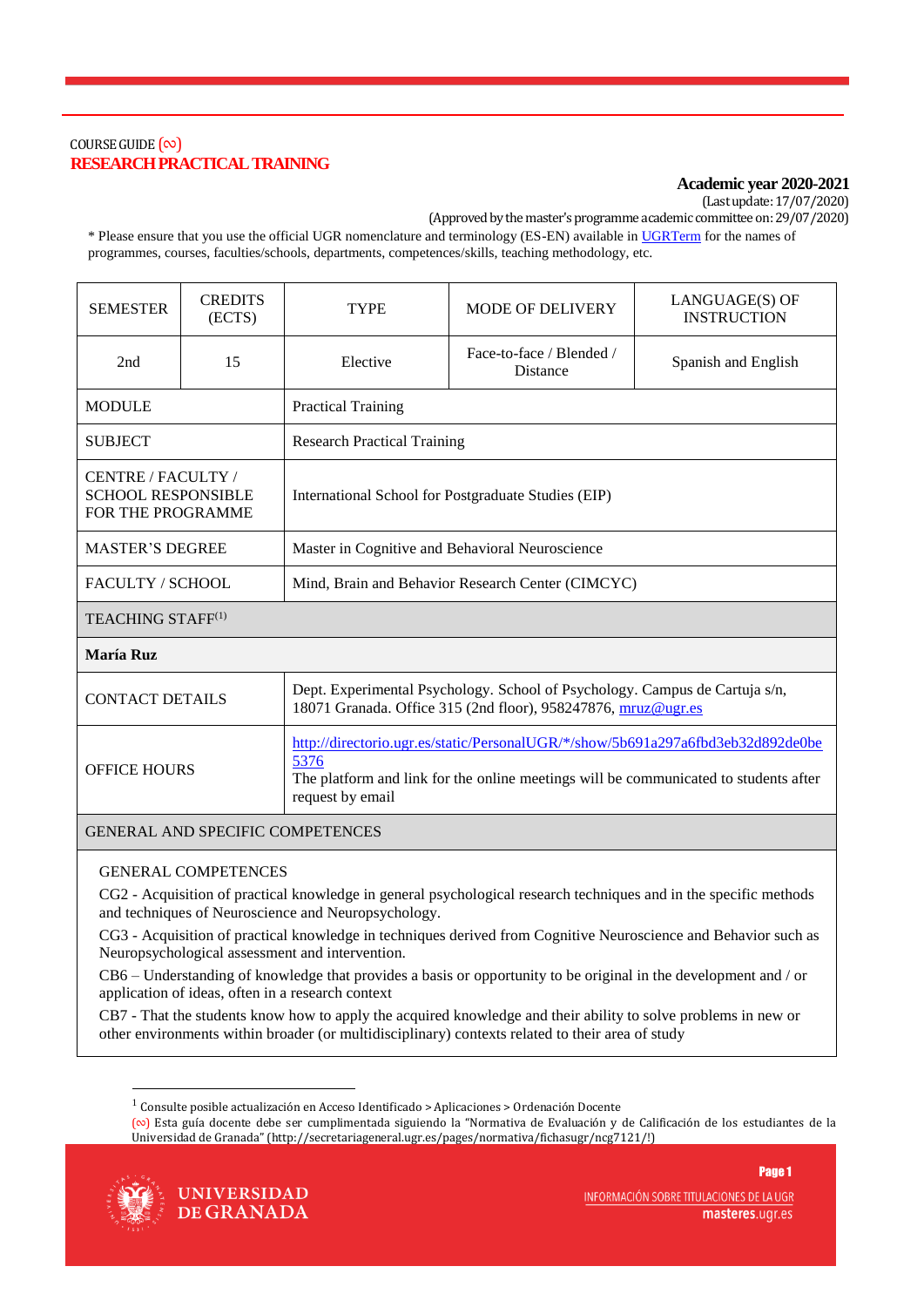CB8 - That the students are able to integrate knowledge and face the complexity of formulating judgments based on information that, being incomplete or limited, includes reflections on the social and ethical responsibilities linked to the application of their knowledge and judgments.

CB9 - That the students know how to communicate their conclusions and the latest knowledge and reasons that support them to specialized and non-specialized audiences in a clear and unambiguous way

CB10 - That the students possess the learning skills that allow them to continue studying in a largely self-directed or autonomous manner.

### SPECIFIC COMPETENCES

CE1 - Ability to use research and evaluation techniques in psychology, neuropsychology and neuroscience.

CE2 - Ability to acquire and analyze data in psychology, neuropsychology and neuroscience.

CE3 - Ability to make critical judgments of methodological quality in both basic and applied research studies (experimental control, used designs, etc.).

CE4 - Acquisition of knowledge about psychological processes and their neural bases.

CE5 - Knowledge of the main methodologies in cognitive, emotional and behavioral neuroscience.

#### TRANSVERSAL COMPETENCES

T1 - That the students possess the learning skills that allow them to continue studying in a self-directed or autonomous way. To do this, they will acquire skills to search bibliographic sources and to critically analyze and organize scientific literature on specific topics.

T2 - That the students know how to communicate their conclusions -and the knowledge and ultimate reasons that support them- to specialized and non-specialized audiences in a clear and unambiguous way; This is reflected in the acquisition of oral and written exposition skills of theoretical and research works.

#### OBJECTIVES OR LEARNING OUTCOMES (ACCORDING TO THE MASTER'S PROGRAMME VALIDATION REPORT)

#### **The student will know / understand:**

- In general, the process of research in Cognitive and Behavioral Neuroscience.
- In depth, some research technique/s in Cognitive and Behavioral Neuroscience.

#### **The student will be able to:**

- Carry out a bibliographic search and analysis on a specific topic of Cognitive and Behavioral Neuroscience.
- Ask a research question to advance knowledge in Cognitive and Behavioral Neuroscience.
- Plan an investigation to test a set of hypotheses.
- Carry out the research (programming the experiment, collecting and analyzing data).

#### BRIEF DESCRIPTION OF THE COURSE CONTENT (ACCORDING TO THE MASTER'S PROGRAMME VALIDATION REPORT)

Acquisition of practical skills related to research in specific experiments within the field of Cognitive and Behavioral Neuroscience

### **SYLLABUS**

- Bibliographic search and analysis on a specific topic to investigate.
- Hypotheses statement.
- Research planning and programming.
- Data acquisition.
- Data analysis.
- Data interpretation

#### **Research lines (research supervisor) offered for the course 2020-21**

- Characterization of the brain mechanisms of preparation (María Ruz)



**UNIVERSIDAD** DE GRANADA INFORMACIÓN SOBRE TITULACIONES DE LA UGR masteres.ugr.es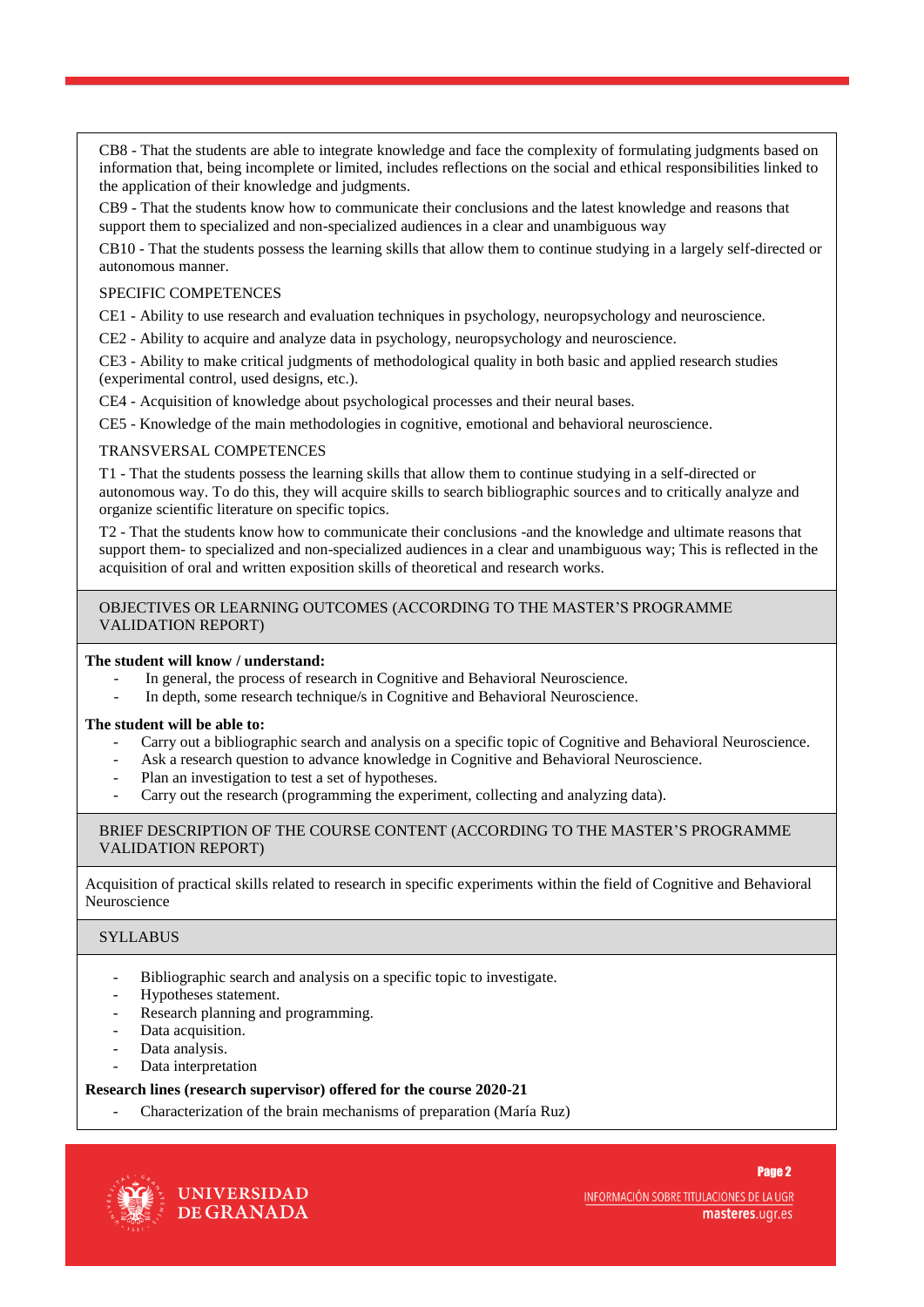- Sex hormones, contraceptives, cognitive processes (Antonio Bernal)
- How to learn words in a second language (Pedro Macizo)
- Numerical cognition (Pedro Macizo)
- Developmental psychobiology in rodents (Milagros Gallo & Fernando Gámiz)
- Early development of attention and self-regulation (Charo Rueda)
- Risk perception and risk taking in different contexts: Impulsivity, moral and affective effects (Antonio Cándido & Andrés Catena)
- The psychological processing of traumatic events (Andrés Catena)
- Bilingualism, second language learning and cognitive control (Teresa Bajo & Daniela Paolieri)
- The role of anxiety in interpersonal decision-making (Alberto Acosta & María Ruz)
- The effect of retrospective attention on working memory (Fabiano Botta)
- Conceptual metaphors in mental representation (Julio Santiago)
- Eye-gaze vs. arrows: A comparison to study social attention (Juan Lupiáñez & Andrea Marotta)
- Attentional networks, and arousal and executive vigilance (Elisa Martín Arévalo, Fabiano Botta & Juan Lupiáñez)
- Endogenous and exogenous attentional orienting (Elisa Martín Arévalo, Fabiano Botta & Juan Lupiáñez)
- Emotion as a perceptual regulator: Fear and disgust as modulators of stimulus detection and discrimination (Juan Lupiáñez & Alberto Acosta)
- Motivation, anxiety and cognitive control: The role of the affective content and learning about uncertainty (Juan Lupiáñez, Alberto Acosta & Marcin Bukowski)
- Emotional response in addictive processes: Studies from animal models (Ignacio Morón)
- Memory and emotion (Teresa Bajo & Alejandra Marful)
- Interference inhibition and memory control (Teresa Bajo & Alejandra Marful)
- The hazard prediction and risk estimation test to evaluate the profile of the safe driver (Cándida Castro)
- Numerical cognition and emotion (Alberto Acosta & Pedro Macizo)
- Incentive salience and sensitivity to outcome revaluation in human action control and selection: Individual differences (Felisa González)
- Text comprehension processes and cognitive control (Ana Pérez & Teresa Bajo)
- Light for sleep (Ángel Correa)
- Analysis of learning by stimulus exposure: Theoretical and practical implications (Isabel de Brugada)
- Perceptual learning in animals and humans: Comparison and salience modulation (Isabel de Brugada)
- Neural bases of phenomenal and access consciousness (Ana Chica)
- The role of gray and white matter in attention and consciousness (Ana Chica & Elisa Martín Arévalo)
- Emotion regulation in gambling disorder (José C. Perales)
- Physical exercise, brain and cognition (Daniel Sanabria)
- Neuropsychology and activities of daily living (M. Jesús Funes)

### REQUIRED AND RECOMMENDED READING

- Amat, O. y Rocafort, A. (2017) Cómo investigar: Trabajo de final de grado, tesis de máster, tesis doctoral y otros trabajos de investigación. Barcelona : Profit.
- del Barrio Alba, A. (2018) El informe neuropsicológico. Madrid: Síntesis.
- Ruz M, Correa Á, Funes MJ, Macizo P, Sanabria D, Vaquero JMM (2011) Manual docente para investigadores principiantes en Psicología Experimental y Neurociencia Cognitiva. Universidad de Granada. <http://www.ugr.es/~mruz/pdfs/ManualPrincipiantesExp.pdf>

### USEFUL LINKS (OPTIONAL)

<https://jasp-stats.org/> <https://osf.io/> <https://investigacion.ugr.es/pages/etica>

### TEACHING METHODOLOGY



INFORMACIÓN SOBRE TITULACIONES DE LA UGR masteres.ugr.es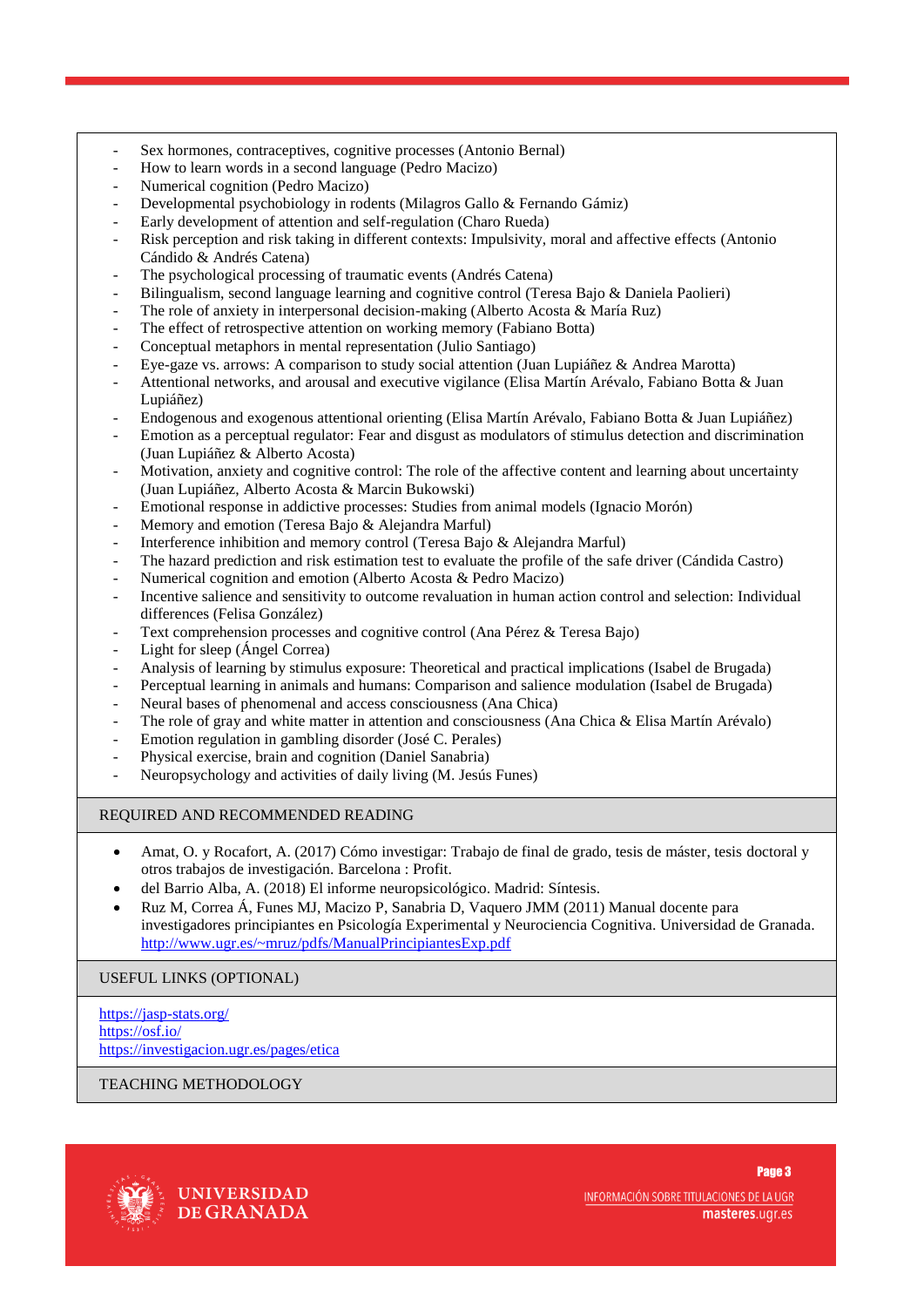Discussion and debate sessions. Solving problems in specific fields of scientific research. Laboratory training. Simulation exercises. Carrying out individual work. All these activities will be organized according to the following axes:

- Student work in the laboratories (250 hours, in person sessions)
- Self-supervised student work (75 hours)
- Tutoring (50 hours)

The teaching methodology and evaluation will be adapted to students with specific needs (NEAE), in accordance with Article 11 of the Regulations for the evaluation and qualification of students of the University of Granada, published in the Official Bulletin of the University of Granada, nº 112, November 9, 2016.

ASSESSMENT (EVALUATION INSTRUMENTS, EVALUATION CRITERIA, PERCENTAGE OF FINAL MARK, ETC)

#### ORDINARY ASSESSMENT

The evaluation will take place July. This will be done by the supervisor, taking into account:

- Final evaluation of reports, etc. made during the internship period (10%)
- Qualitative evaluation of the tutor of the practices (90%), according to the following axes:
	- The student is meticulous, plans the tasks in advance, systematically reviews the work s/he does and complies with the schedule (15%)
	- The student finds and applies solutions to unforeseen situations (e.g. availability of resources or participants)  $(10\%)$
	- S/he is autonomous (able to find resources and learn to work without supervision) (15%)
	- S/he has an adequate treatment towards the participants or research animals (10%)
	- S/he works well in a team and responds appropriately to the feedback from others (10%)
	- S/he complies with the guidelines of the University Ethics Commission (10%)
	- S/he recognizes and avoids questionable research practices (10%)
	- S/he has learned to apply the relevant research techniques (20%)

### EXTRAORDINARY ASSESSMENT

In the subjects "External Practices" or "Practicum" of any degree, the student who uses this modality of final single assessment must, however, perform such practices according to the schedule established in the Teaching Guide of the subject.

The evaluation will take place September and will follow the same structure as the ordinary call. Due to the fully practical nature of this course, there is no possibility to substitute the evaluation with a final exam or written assignment.

DESCRIPTION OF THE EXAMS/TESTS THAT WILL FORM PART OF THE SINGLE FINAL ASSESSMENT "*EVALUACIÓN ÚNICA FINAL*" (AN ASSESSMENT METHOD THAT ONLY TAKES A FINAL EXAM INTO ACCOUNT) AS ESTABLISHED IN THE UGR ASSESSMENT POLICY AND REGULATIONS)

In the subjects "External Practices" or "Practicum" of any degree, the student who uses this modality of final single assessment must, however, perform such practices according to the schedule established in the Teaching Guide of the subject.

Due to the fully practical nature of this course, there is no possibility to substitute the evaluation with a final exam or written assignment.

### SCENARIO A (ON-CAMPUS AND REMOTE TEACHING AND LEARNING COMBINED)

**TUTORIALS**



**UNIVERSIDAD** DE GRANADA INFORMACIÓN SOBRE TITULACIONES DE LA UGR masteres.ugr.es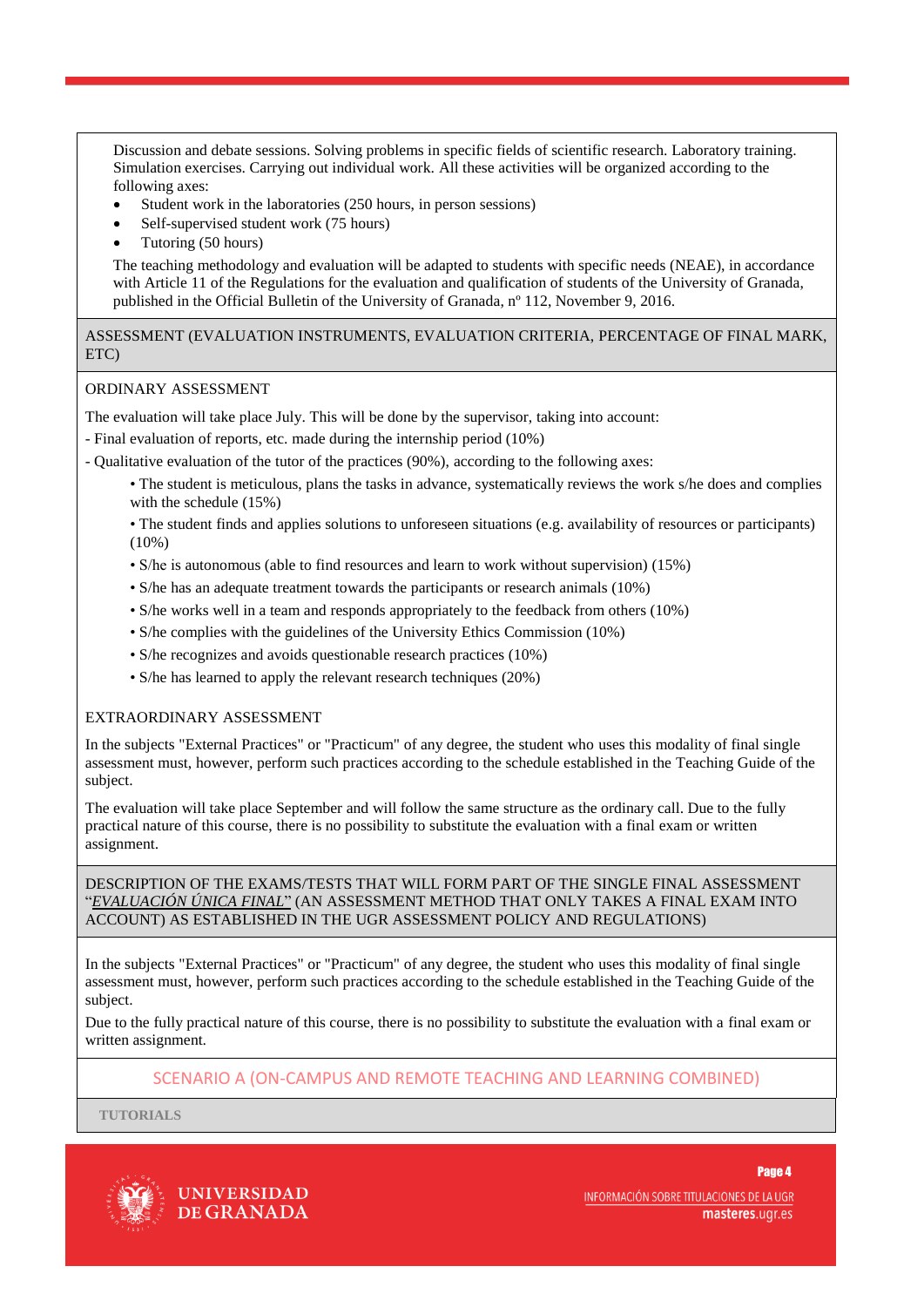| <b>TIMETABLE</b><br>(According<br><b>Official Academic</b><br>to<br><b>Organization Plan)</b>                                                                                                                                                                                                                                                                                                                                                                                                                                                                                                                                                                                                                                                                                                                                                                                                                                                                                                                                                                                                                                                                                     | <b>TOOLS FOR TUTORIALS</b><br>(Indicate)<br>which digital<br>tools<br>will<br>be<br>used for<br>tutorials)                  |  |  |  |  |
|-----------------------------------------------------------------------------------------------------------------------------------------------------------------------------------------------------------------------------------------------------------------------------------------------------------------------------------------------------------------------------------------------------------------------------------------------------------------------------------------------------------------------------------------------------------------------------------------------------------------------------------------------------------------------------------------------------------------------------------------------------------------------------------------------------------------------------------------------------------------------------------------------------------------------------------------------------------------------------------------------------------------------------------------------------------------------------------------------------------------------------------------------------------------------------------|-----------------------------------------------------------------------------------------------------------------------------|--|--|--|--|
| The tutoring schedules can be checked in the<br>lecturer's link in the UGR Directory linked above.                                                                                                                                                                                                                                                                                                                                                                                                                                                                                                                                                                                                                                                                                                                                                                                                                                                                                                                                                                                                                                                                                | The information is listed at the beginning of this guide                                                                    |  |  |  |  |
| <b>MEASURES TAKEN TO ADAPT TEACHING METHODOLOGY</b>                                                                                                                                                                                                                                                                                                                                                                                                                                                                                                                                                                                                                                                                                                                                                                                                                                                                                                                                                                                                                                                                                                                               |                                                                                                                             |  |  |  |  |
| The research supervisor will provide the student with guidelines on the tasks to be carried out by telematics means,<br>using email and / or videoconference. The same means will be used by the supervisor to receive the results of the<br>student's work, and to carry out the necessary tutorials.                                                                                                                                                                                                                                                                                                                                                                                                                                                                                                                                                                                                                                                                                                                                                                                                                                                                            |                                                                                                                             |  |  |  |  |
| The section corresponding to "Development of research" will be modified as required by the sanitary situation. As<br>a substitute for the collection of data in laboratories in person (when appropriate), (1) previous similar data from<br>the research group, (2) pilot data collected from their colleagues, or (3) simulated data (by participant and<br>experimental condition) provided by the supervisor will be used to carry out the appropriate statistical analyses.                                                                                                                                                                                                                                                                                                                                                                                                                                                                                                                                                                                                                                                                                                  |                                                                                                                             |  |  |  |  |
| <b>MEASURES TAKEN TO ADAPT ASSESSMENT (Instruments,</b><br>criteria and<br>final overall<br>percentage of<br>mark)                                                                                                                                                                                                                                                                                                                                                                                                                                                                                                                                                                                                                                                                                                                                                                                                                                                                                                                                                                                                                                                                |                                                                                                                             |  |  |  |  |
| <b>Ordinary assessment session</b>                                                                                                                                                                                                                                                                                                                                                                                                                                                                                                                                                                                                                                                                                                                                                                                                                                                                                                                                                                                                                                                                                                                                                |                                                                                                                             |  |  |  |  |
| person data collection in the laboratory. In the event that sanitary recommendations make impossible to carry out<br>this activity, the two items that reflect this aspect as reflected in the original guide (S/he has a treatment towards<br>the participants or appropriate research animals and Sh/e strictly complies with the guidelines of the University<br>ethics committee) will not be evaluated, and their weight will be distributed equally among the rest of the items.<br>This modification is reflected in the following list:<br>• The student is meticulous, plans the tasks in advance, systematically reviews the work s/he does and complies<br>with the schedule (18.3%)<br>• The student finds and applies solutions to unforeseen situations (e.g. availability of resources or participants)<br>$(13.3\%)$<br>• S/he is autonomous (able to find resources and learn to work without supervision) (18.3%)<br>• S/he works well in a team and responds appropriately to the feedback from others (13.3%)<br>· S/he recognizes and avoids questionable research practices (13.3%)<br>• S/he has learned to apply the relevant research techniques (23.5%) |                                                                                                                             |  |  |  |  |
| <b>Extraordinary assessment session</b>                                                                                                                                                                                                                                                                                                                                                                                                                                                                                                                                                                                                                                                                                                                                                                                                                                                                                                                                                                                                                                                                                                                                           |                                                                                                                             |  |  |  |  |
| The strategy will be the same as in the ordinary assessment.                                                                                                                                                                                                                                                                                                                                                                                                                                                                                                                                                                                                                                                                                                                                                                                                                                                                                                                                                                                                                                                                                                                      |                                                                                                                             |  |  |  |  |
| <b>Single final assessment</b>                                                                                                                                                                                                                                                                                                                                                                                                                                                                                                                                                                                                                                                                                                                                                                                                                                                                                                                                                                                                                                                                                                                                                    |                                                                                                                             |  |  |  |  |
| written assignment.                                                                                                                                                                                                                                                                                                                                                                                                                                                                                                                                                                                                                                                                                                                                                                                                                                                                                                                                                                                                                                                                                                                                                               | Due to the fully practical nature of this course, there is no possibility to substitute the evaluation with a final exam or |  |  |  |  |
| <b>SCENARIO B (ONCAMPUS ACTIVITY SUSPENDED)</b>                                                                                                                                                                                                                                                                                                                                                                                                                                                                                                                                                                                                                                                                                                                                                                                                                                                                                                                                                                                                                                                                                                                                   |                                                                                                                             |  |  |  |  |
| <b>TIMETABLE</b><br><b>Official Academic</b><br>(According<br>to<br><b>Organization Plan</b> )                                                                                                                                                                                                                                                                                                                                                                                                                                                                                                                                                                                                                                                                                                                                                                                                                                                                                                                                                                                                                                                                                    | <b>TOOLS FOR TUTORIALS</b><br>(Indicate)<br>which<br>digital<br>tools<br>will<br>be.<br>used for<br>(tutorials)             |  |  |  |  |
|                                                                                                                                                                                                                                                                                                                                                                                                                                                                                                                                                                                                                                                                                                                                                                                                                                                                                                                                                                                                                                                                                                                                                                                   |                                                                                                                             |  |  |  |  |



UNIVERSIDAD<br>DE GRANADA

INFORMACIÓN SOBRE TITULACIONES DE LA UGR<br>**masteres**.ugr.es